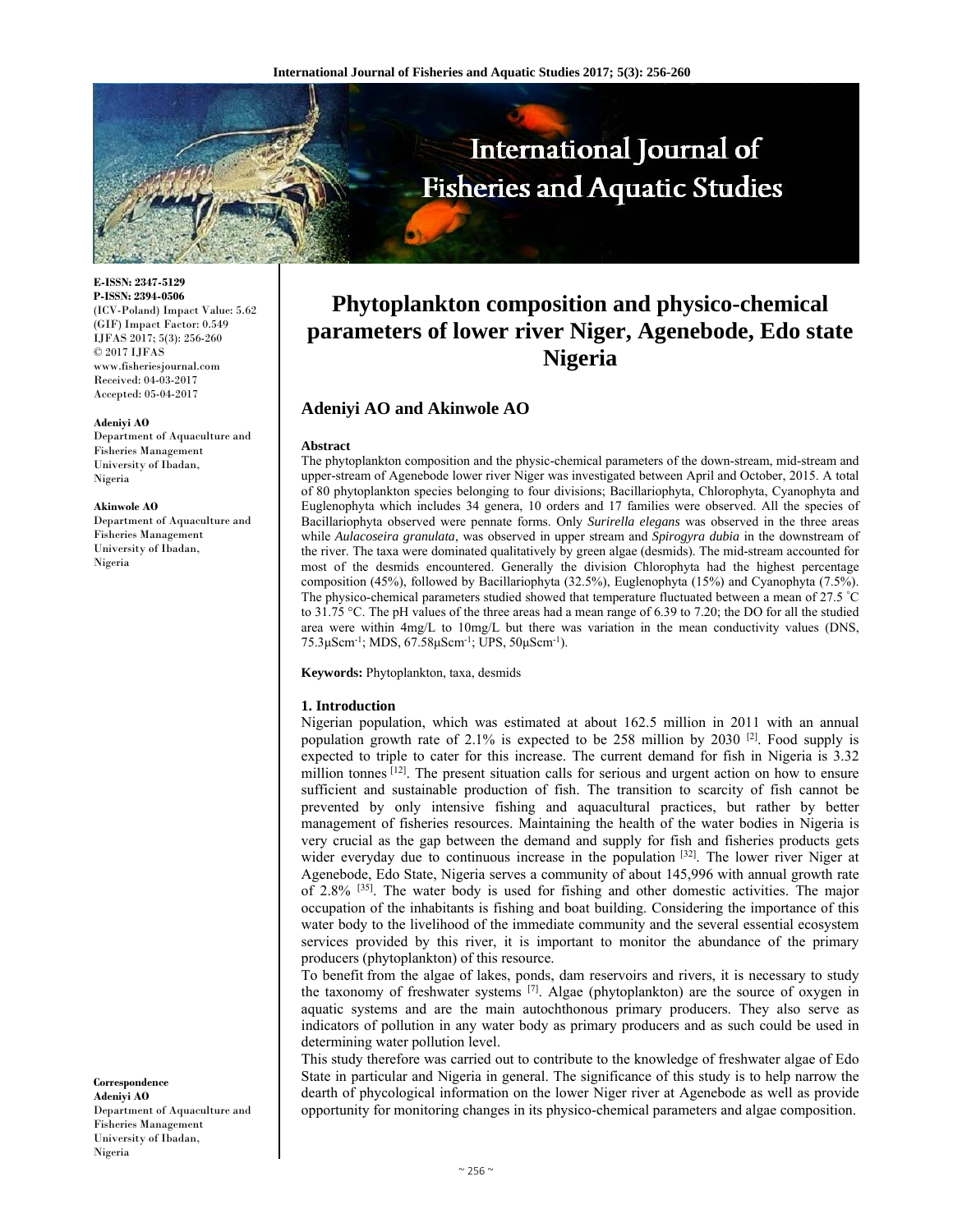#### **2. Materials and methods**

#### **2.1 Study Area**

Edo State is an inland state in western Nigeria. Its capital is Benin City. It is located on latitude 6°41′E6°43′E and longitude of 7. (Fig.1)

Agenebode is a serene, water-side town located by the banks of the river Niger in Edo state, South South geo-political zone of Nigeria with a population of 145,996. It is located on longitude  $7^0 06'$ N and latitude of  $6^0 42'$ E with temperature ranges from 22  $\mathrm{^0C}$  to 31  $\mathrm{^0C}$ . Agenebode has a tropical savannah climate with two clearly marked seasons of wet (May to September) and dry (October to April). River Niger serves as a boundary between Kogi state and Edo state and Agenebode is the commercial nerve centre between the two states for fisheries. The whole study area was divided into three sampling sites namely, Down Stream (DNS), Mid – Stream (MDS) and Upper stream (UPS). The phytoplankton composition and the physic-chemical parameters of the downstream, mid-stream and upper-stream of Agenebode lower river Niger was investigated between April and October, 2015 representing dry and rainy months.



**Fig 1:** Map of Agenebode showing sampling sites.

## **2.2 Data Collection**

Water samples for the study were collected bimonthly between April – October, 2015 Samples were taken from upstream of the river, midstream and downstream between 6.30 -7.00a.m at a depth of 20cm. Measurements of parameters studied (temperature, pH, conductivity and DO) were taken on site using a mercury in bulb glass thermometer, portable pH meter (Model Jenway®, 2010), and DO meter. Samples of plankton were collected using No. 20 silk bolting plankton net with mesh sieve of 76 μm and mouth diameter of 12.50 cm. and preserved in 4% formalin and was allowed to stand undisturbed for over 24hours on a flat surface. Thereafter, the sample volume was reduced to about 25 ml by siphoning with a pipette fitted with a flexible rubber tubing of 5 mm diameter. The tip of the pipette also fitted with a 76 μm mesh size zooplankton net to prevent accidental loss of organisms during siphoning.

Phytoplankton samples were collected by obtaining one litre of the river water to which two drops of Rose Bengal stain was added. The samples were then preserved in 4% formalin [34] and stored in the laboratory prior to microscopic analysis. Observation and identification of phytoplankton was carried out in the phycology laboratory of University of Benin, Edo State. The species were identified using relevant texts for Phytoplankton<sup>[18]</sup>, and for Zooplankton<sup>[27]</sup>; and also with the help of a Botanist in University of Benin, Edo State, Nigeria.

## **3. Results**

Physico-chemical characteristics of the water body were recorded during period of study (Table 1). The mean temperature for the sampling sites of 28.25 °C was recorded for upstream (UPS) and midstream (MDS) and 30°C for downstream (DNS); The pH value for the sampling sites was highest in MDS with 6.45 while UPS recorded the lowest pH value of 6.35 and the Conductivity values was highest in DNS with  $75.3 \mu \text{Scm}^{-1}$ ; and the lowest value of  $50 \mu \text{Scm}^{-1}$  was recorded in UPS. The monthly mean temperature was highest in October with value of  $30^{\circ}$ C and lowest in August with a monthly mean of 27 ° C (Table 1) while the monthly mean pH was highest in June with value of 7.20 and lowest with 5.80 in October. The highest monthly E. Conductivity value recorded was highest (85.00 $\mu$ /cm) in April and lowest (41.30 $\mu$ /cm) in August. The monthly mean value recorded for dissolved oxygen was highest in June (7.83) and lowest in October (5.13)

A total of 147 phytoplankton taxa comprising of Bacillariophyta, Chlorophyta, Cyanophyta and Euglenophyta divisions (Table 2) were recorded. Species encountered were more with 54 taxa in MDS (midstream) than UPS (upstream) and DNS (downstream), the lowest value of 40 taxa was recorded in DNS. Chlorophyta has the highest percentage composition with 45% while Cyanophyta on the other hand had the least percentage composition of 7.5% Table 2 and Fig. 2

**Table 1:** Monthly mean of the physico-chemical characteristics Lower Niger River at Agenebode.

| <b>Mean Values</b> |                  |                 |                   |                 |  |  |  |
|--------------------|------------------|-----------------|-------------------|-----------------|--|--|--|
| Month              | Temp. ${}^{0}C$  | pН              | E. Cond. s/cm     | DO              |  |  |  |
| Apr.               | $28.75 \pm 1.37$ | $6.45 \pm 0.18$ | $85.00 \pm 35.00$ | $4.72 + 1.94$   |  |  |  |
| Jun.               | $28.33 \pm 1.33$ | $7.17 \pm 0.15$ | $75.00 \pm 10.61$ | $7.83 \pm 3.43$ |  |  |  |
| Aug.               | $27.33 \pm 1.08$ | $6.20 \pm 0.07$ | $50.00 \pm 0.00$  | $5.90 \pm 1.09$ |  |  |  |
| Oct.               | $30.33 \pm 0.10$ | $5.82 \pm 0.08$ | $62.25 \pm 10.41$ | $5.13 \pm 0.88$ |  |  |  |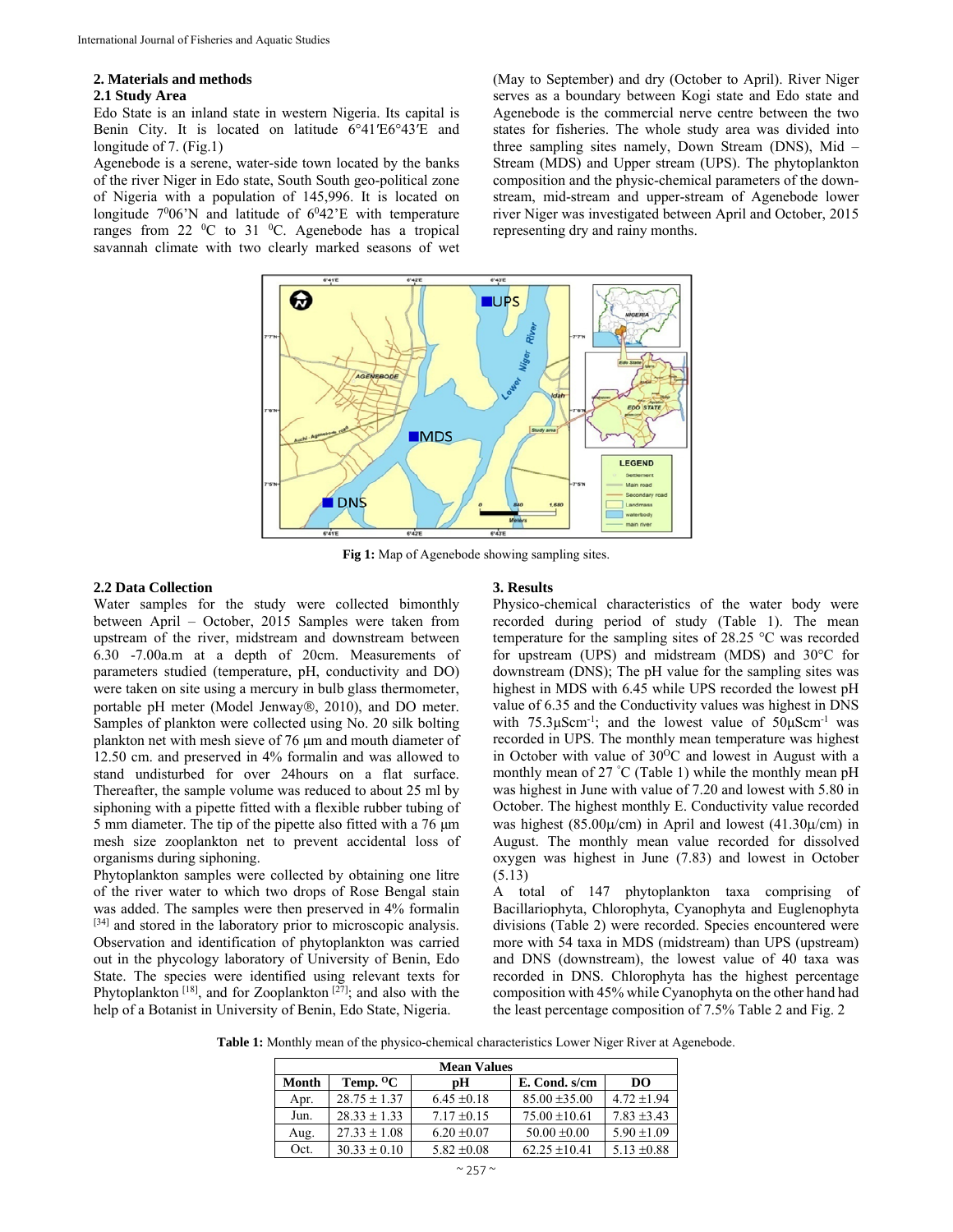**Table 2:** Distribution and composition of phytoplankton in Agenebode waterside.

| PHYTOPLANKTON SPECIES                    | <b>DNS</b> | MDS                | UPS                     |
|------------------------------------------|------------|--------------------|-------------------------|
| DIVISION: BACILLARIOPHYTA                |            |                    |                         |
| Anomoeneis serians                       | $^{+}$     |                    | ٠                       |
| Aulacoseira granulata                    | $^{+}$     | $^{+}$             | $^{+}$                  |
| A. granulata v. angustissima f. spiralis | $^{+}$     | $\! +$             | $^{+}$                  |
| A. granulata v. curvata                  |            | $^{+}$             | $^{+}$                  |
| Cymbella puscilla                        |            |                    | $^{+}$                  |
| Cymbella. sp.                            |            | $^{+}$             | $\! +$                  |
| Eunotia asterionelloides                 |            | $\! +$             | ÷,                      |
| Eunotia. sp.                             |            |                    | $^{+}$                  |
| Navicula sp.                             | $^{+}$     | $\! +$             | $^{+}$                  |
| Nitzschia accicularis                    | $^{+}$     | $\! +$             | $^{+}$                  |
| N. palae                                 | $\ddot{}$  | $^{+}$             | $^{+}$                  |
| Pinnularia brebisonii                    |            |                    | $^{+}$                  |
| P. dactylus                              | L,         | $\! +$             | ä,                      |
| P. divergens                             | $^{+}$     | $\! +$             | $^{+}$                  |
|                                          |            |                    | $^{+}$                  |
| P. gibba                                 |            | $^{+}$             |                         |
| P. subcapitata                           |            |                    | ۰                       |
| P. viridis                               | $^{+}$     | ٠                  | $^{+}$                  |
| Pinnularia. sp.                          |            | $^{+}$             | $\bar{ }$               |
| Pleurosigma angulatum                    |            | $^{+}$             |                         |
| Pl. decorum                              | í.         | ٠                  | $^{+}$                  |
| Pl. delicatulum                          |            | $^{+}$             |                         |
| Surirella angusta                        |            | $^{+}$             | ä,                      |
| Sur. elegans                             |            | $^{+}$             |                         |
| Sur. robusta                             |            | $^{+}$             |                         |
| Synedra acus                             | $^{+}$     | $^{+}$             | $^{+}$                  |
|                                          |            |                    |                         |
| S. ulna                                  | $^{+}$     | $\! +$             | $^{+}$                  |
| <b>DIVISION: CHLOROPHYTA</b>             |            |                    |                         |
| Actinotaenium globosum                   |            | $\! +$             | $^{+}$                  |
| Closterium acerosum                      | $\ddot{}$  | $\! +$             | $^{+}$                  |
| C. closteroides                          |            |                    | $^{+}$                  |
| C. incurvum                              |            |                    |                         |
| C. lieblenii                             | $^{+}$     | ÷,                 | $^{+}$                  |
| C. monoliferum                           | L,         |                    |                         |
| C. pseudolulnula                         | $^{+}$     | $^{+}$             |                         |
|                                          | $^{+}$     |                    |                         |
| C. subulatum                             |            |                    |                         |
| Cladophora oligoclona                    | $^{+}$     | $^{+}$             |                         |
| Coelastrum microporum                    | ä,         | $\! +$             | $^{+}$                  |
| Cosmarium contractum                     | L,         | $^{+}$             | $^{+}$                  |
| Cos. decoratum                           | $^{+}$     |                    | ۰                       |
| Cos. depressum                           | $^{+}$     |                    |                         |
| Cosmarium. sp.                           | ä,         | ä,                 | $^{+}$                  |
| Euastrum sp.                             | $^{+}$     | $^{+}$             |                         |
| Eudorina elegans                         | $^{+}$     | $\! +$             | $^{+}$                  |
|                                          | $^{+}$     | $^{+}$             | $^{+}$                  |
| Mougeotia sphaercarpa                    |            |                    |                         |
| Pediastrum duplex                        | $^{+}$     | $^{+}$             | $^{+}$                  |
| Ped. gracillimum                         |            | $^{+}$             |                         |
| Ped. simplex                             |            | $^{+}$             | ä,                      |
| Pleodorina illinosensis                  | $^{+}$     | $^{+}$             | $^{+}$                  |
| Scenedesmus apiculatus                   | $^{+}$     | ÷                  | ÷,                      |
| Sc. ovalternans                          |            | $^{+}$             | $^{+}$                  |
| Sc. quadricauda                          | $^{+}$     | $\! +$             | $^{+}$                  |
| Spirogyra communis                       |            |                    | $\! +$                  |
|                                          |            |                    |                         |
| Sp. dubia                                | $^{+}$     | $^{+}$             | $^{+}$                  |
| Sp. majuscula                            | $\ddot{}$  | $^{+}$             | $^{+}$                  |
| Sp. sp.                                  |            | $^{+}$             | $^{+}$                  |
| Staurastrum leptocladium                 | ä,         | ۰                  | $^{+}$                  |
| St. longispinum                          | Ĭ.         | ä,                 | $^{+}$                  |
| St. octoverrucosum                       |            |                    |                         |
| Staurodesmus convergens                  |            | $^{+}$             | $^{+}$                  |
| Std.curvatus                             |            | $^{+}$             | $^{+}$                  |
|                                          |            |                    |                         |
| Ulothrix tenuissima                      | $^{+}$     |                    | $^{+}$                  |
| U. zonata                                | $^{+}$     | $^{+}$             | $\! +$                  |
| Volvox aureus                            | $^{+}$     |                    |                         |
| <b>DIVISION: CYANOPHYTA</b>              |            |                    |                         |
| Lyngbya majuscula                        | $^{+}$     |                    | $^{+}$                  |
| Microcystis aeruginosa                   | $^{+}$     | $^{+}$             | $^{+}$                  |
| M. wesenbergii                           |            | $^{+}$             |                         |
| Oscillatoria bornettia                   | $^{+}$     |                    | $^{+}$                  |
|                                          | $^{+}$     | $^{+}$             |                         |
| O. limosa                                |            |                    |                         |
| Phormidium sp.                           | $^{+}$     |                    |                         |
| <b>DIVISION: EUGLENOPHYTA</b>            |            |                    |                         |
| Euglena acus                             | $\ddot{}$  | $\hskip 0.025cm +$ | $\,{}^{+}\,$            |
| Eu. allorgei                             | $\ddot{}$  |                    |                         |
| Eu. gracilis                             |            | $^{+}$             | $^{+}$                  |
| Eu. pisciformis                          |            | $^+$               |                         |
| Eu. proxima                              |            | $^{+}$             | $^{+}$                  |
|                                          |            | $^{+}$             | $^{+}$                  |
| Eu. rubra                                |            |                    |                         |
| Eu. texta                                |            | $^{+}$             | $^{+}$                  |
| Lepocinclis playfairiana                 |            | $^{+}$             | $^{+}$                  |
|                                          | $\ddot{}$  | $^{+}$             | $^{+}$                  |
| L. ovum                                  |            | $^{+}$             | $^{+}$                  |
|                                          |            |                    |                         |
| Strombomonas sp.                         | $\ddot{}$  |                    |                         |
| Trachelomonas hispida                    |            | $\! +$             | $^{+}$                  |
| T. armata<br>TOTAL No Of Phytoplankton   | ä,<br>40   | ä,<br>54           | $\qquad \qquad +$<br>53 |

MDS = Mid-stream

**Table 3:** Summary of phytoplankton composition of Agenebode waterside.

|                 | Order | <b>Families</b> | General | <b>Total</b><br>Taxa | % comp<br>osition |
|-----------------|-------|-----------------|---------|----------------------|-------------------|
| Bacillariophyta |       |                 |         | 26                   | 32.5              |
| Chlorophyta     |       |                 |         | 36                   | 45                |
| Euglenophyta    |       |                 |         |                      |                   |
| Cyanophyta      |       |                 |         |                      | 7.5               |
|                 |       |                 |         |                      |                   |



**Fig 3:** Phytoplankton composition of Agenebode waterside.

# **4. Discussion**

The Nigeria climate is tropical, characterized by high temperatures and humidity as well as marked wet and dry seasons,<sup>[2]</sup>. Previous studies on limnological investigations of some Nigerian reservoirs, lakes, springs and streams have also been reported [25, 16, 22].

The temperature for all the sampling sites were normal for a tropical water body and this is in line with values between 26.5 and 32.8 <sup>0</sup>C recorded by <sup>[3]</sup> for tropical rivers <sup>[33, 6, 13]</sup>. also have similar observation. However, the temperature is within the recommended level (24-31 $\,^0$ C) for warm water fish [31]. Dissolved Oxygen in water is an important factor that determines the occurrence and abundance of aerobic aquatic organisms. Thus, the more dissolved oxygen available in water, the more the organisms it will support  $[1]$ . All the DO values were within the range  $(\geq 4 \text{mg/L})$  recommended for warm water fish [5, 28].

The pH values recorded in all the stations fall within the International Standard for freshwaters, and are optimum for fish culture  $[32]$ . This is supported by the findings of  $[31]$  that pH of 5.5 to 10 is recommended for tropical fishes. However, they all tend towards alkalinity which is in line with some researchers [8, 15, 33, 13]. The relatively high values of electrical conductivity observed are due to the evaporation of water, leaving a higher concentration of salt within a smaller volume of water  $[14, 26]$ .

The observation of more Chlorophyta than Bacillariophyta (diatoms) in the study conformed to the typical trend in tropical water bodies [20, 24]. With the exception of *Ulothrix tennuisima*, all other species observed under Chlorophyta are desmids. High diversity of desmids is an indication that the water body is largely unpolluted. The desmids recorded could be a pointer that the river is poor in its ionic composition [23]. This is supported by the observation of just one species of *Euglena acus* (Euglenophyta), which is characteristic of eutrophic or nutrient rich water bodies [2].

# **5. Conclusion**

The high diversity and abundance of the phytoplankton in the down-stream, mid-stream and upper-stream of lower river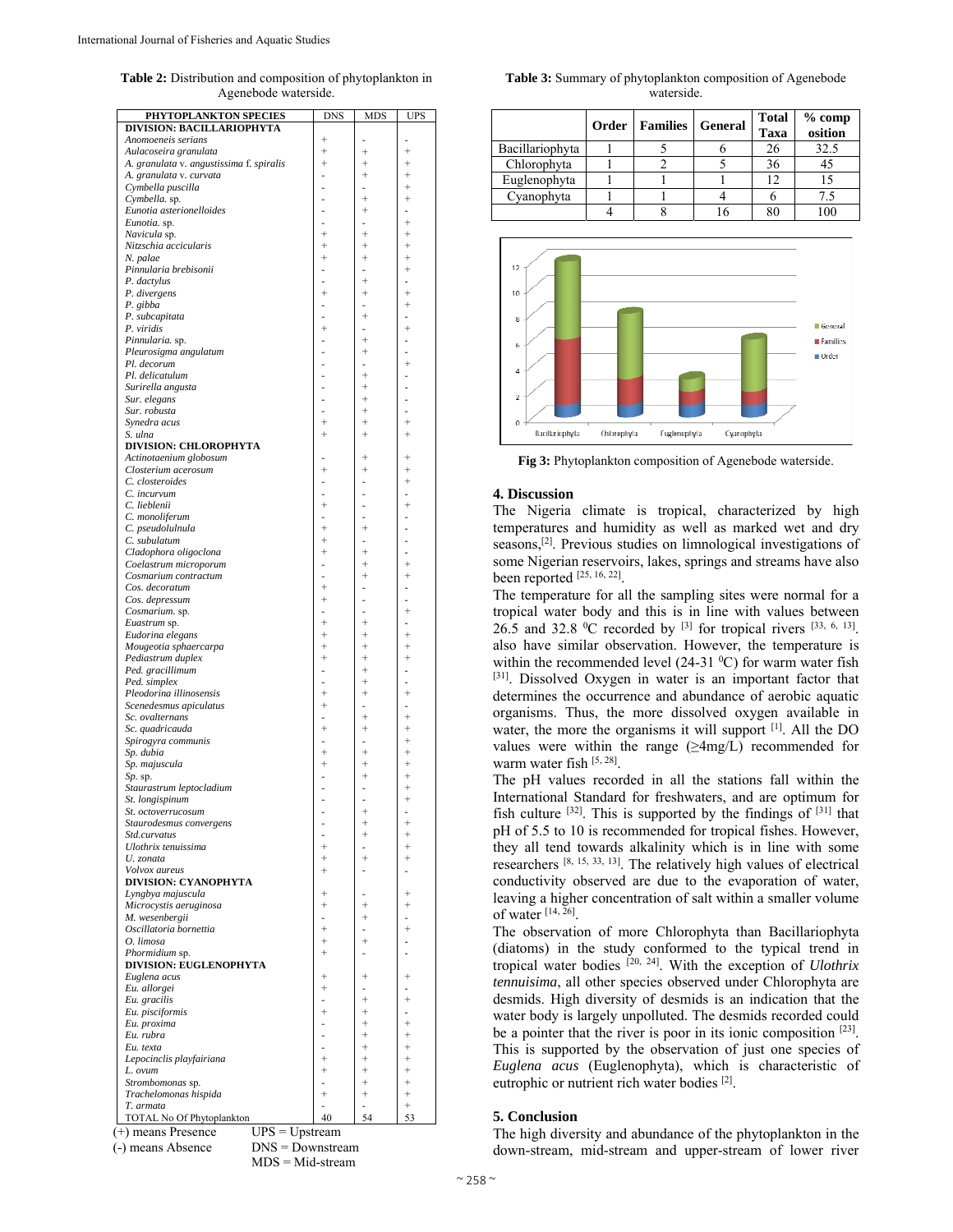Niger at Agenebode investigated between April and October, 2015 shows good water quality and hence sustainable fish production. The quality of water that is closely associated with sustainable fish production is a function of the quality of algae found in the aquatic system; Phytoplankton constitutes the base of the aquatic food web and the most important factors in organic matter production of the aquatic ecosystem. Hence Lower Niger River at Agenebode can be regarded as rich in phytoplankton composition and high in primary productivity. The health of the aquatic environment is the strategic base for the success of "fish for all and now" by the year 2020.

## **6. Acknowledgements**

The present work was sponsored by Engr. Osaigbovo Arasomwan Edionwe. Authors also would like to acknowledge the support of hubby Pastor S. O. Adeniyi, Mrs O. E. Emonbeifo and Dr O. Adams of College of Agricultural Technology Agenebode, Edo State, Nigeria.

#### **7. References**

- 1. Abolude DS. Water quality and metal concentrations in sediments and fish from Ahmadu Bello University Reservoir, Zaria, Nigeria. PhD Thesis, Ahmadu Bello University, Zaria. 2007.
- 2. Adesalu TA. Phytoplankton dynamics of River Oli in Kainji lake National Park, Nigeria, during dry season. International Journal of Botany. 2010; 6(2):112-116.
- 3. Adebisi AA. The Physicochemical Hydrology of a Tropical Seasonal River Upper Ogun. Building Nigeria's Hydrobiology, 1981; 79:157-165.
- 4. Adakole JA, Mbah CE, Dallah MA. Water quality impact Assessment Associated with urban stream in Zaria. Nigeria Society for Experimental Biology Journal. 2002; 2(3):195-203.
- 5. Ajani EK. Akinwole AO, Ayodele IA. Fundamentals of Fish Farming in Nigeria. Walecrown Publishers Ibadan, 2011, 158.
- 6. Akin-Oriola GA. On the Phytoplankton of Awbar Reservoir, Ibadan. Revista de Biological Tropical ISSN version impresa 0034-7744. Rev. biol. Trop. 2003; 51(1):99-106.
- 7. Atici T. Nineteen new records from Sariyar dam reservoir phytoplankton for Turkish freshwater algae. Turk J. Bot, 2002; 26:485-490.
- 8. Atobatele OE, Morenikeji OA, Ugwumba OA. Spatial variation in physical and chemical parameters and benthic macro-invertebrate Fauna of River Ogunpa, Ibadan. The Zoologist, 2005, 3:58-67.
- 9. Araoye PA. Man-made lakes, ecological studies and conservation needs in Nigeria. Rev. Biol. Trop., 50, 857- 864.Edokpayi, C.A. and Osimen, E.C. (2001), Hydrobiological studies on Ibiekuma River, at Ekpoma, Southern Nigeria, after impoundment: The fauna characteristics. African Journal of Science and Technology, 2002; 2(1):72-81.
- 10. Edokpayi CA, Osimen EC. Impact of impoundment on the physical and chemical hydrology of Ibiekuma stream in Southern Nigeria. Tropical Ecology. 2002; 43(2):287- 296.
- 11. Federal Department of Fisheries Fisheries Statistics of Nigeria. 2007-2014.5th Edition. 2014, 49.
- 12. Hassan AA, Jenyo-Oni A, Dauda AB. Assessment of Water Quality, Ichthyofauna and Macroflora Diversity of Lower Ogun River Wetlands: World Journal of Fish and

Marine Sciences. 2014; 6(1):101-108, ISSN 2078-4589

- 13. Imoobe TOT, Oboh IP. Physical and chemical hydrology of River Jamieson, Niger Delta, Nigeria. Benin Sci. Dig., 2003; 1:105-119.
- 14. Idowu EO, Ugwumba AAA. Physical, Chemical and Benthic Faunal Characteristics of a Southern Nigeria Reservoir. The Zoologist, 2005; 3:15-25.
- 15. Indabawa II. Studies on limnological parameters and phytoplankton dynamics of Nguru lake, Yobe State, Nigeria. Bioscience Research Communications, 2009; 21(4):183-188.
- 16. Jackson DC. Dam Microsoft Encarta. Redmond, W. A. Microsoft Corporation, 2008, 2009.
- 17. Kadiri MO. Algae and primary productivity studies of Ikpoba reservoir. Unpublished Ph.D. thesis, University of Benin, 1987, 298.
- 18. Kadiri MO, Opute FI. A rich flora of *Micrasterias* from the Ikpoba reservoir, Nigeria. Arch. Hydrobiol., 1989; 116(3):391-399.
- 19. Kadiri MO. Phytoplankton distribution in the coastal areas of Nigeria. Nigerian J. Bot., 1999; 12:51-62.
- 20. Kadiri MO. Limnological studies of two contrasting but closely linked springs in southern Nigeria. Plant Biosystems, 2000b; 134:123-131.
- 21. Kadiri MO. Limnological studies of some springs in southern Nigeria. Tropical Journal of Environmental Research, 2001; 3:163-180.
- 22. Kadiri MO. A checklist of desmids in Nigeria. Global Journal of Pure and Applied Science, 2002; (2):223-237.
- 23. Kadiri MO, Omozusi HI. A pre-pollution study of the phytoplankton of an oligotrophic river in southern Nigeria. Afr. J. Enron. Pollut. Health, 2002; 1(1):19-27.
- 24. Mustapha MK. Assessment of the water quality of Oyun reservoir, Offa, Nigeria, using selected physico-chemical parameters. Turkish Journal of Fisheries and Aquatic Sciences, 2008; 8:309-319.
- 25. Olele NF, Ekelemu JK. Physico-chemical and periphyton/phytoplankton study of Onah lake, Asaba, Nigeria. African Journal of General Agriculture, 2008; 4(3):183-193.
- 26. Opute FI. Contribution to the knowledge of algae of Nigeria. I. Desmids from the Warri/Forcados Estuaries. Part II. The elongate baculiform desmids. Journal of Limnology, 2000; 59:131-155.
- 27. Sotolu AO. Feed Utilization and Biochemical Characteristics of *Clarias gariepinus* (Burchell, 1822) Fingerlings Fed Diets Containing Fish Oil and Vegetable Oils as Total Replacements, World Journal of Fish and Marine Sciences, 2010; 2(2):93-98.
- 28. Tiseer FA, Yanimu Y, Chia AM. Seasonal occurrence of algae and physico-chemical parameters of Samaru stream, Zaria, Nigeria. Asian Journal of Earth Sciences, 2008; 1(1):31-37.
- 29. UNDP. Human Development Report 2010: The Real Wealth of Nations: Pathways to Human Development. 20th Anniversary Edition. Palgrave Macmillan New York. 2010, 236.
- 30. Viveen WJAR, Riditer JJC, Oordtrot PGWI, Janseen JAL, Huisman EA. Practical Manual for the Culture of the African catfish, *Clarias gariepinus*. Directorate General for International Cooperation, The Hague, The Neitherlands, 1985, 94.
- 31. World Health Organization. WHO Guidelines for Drinking Water Quality Health criteria and other supporting information, Geneva, WHO. 2004, 2.